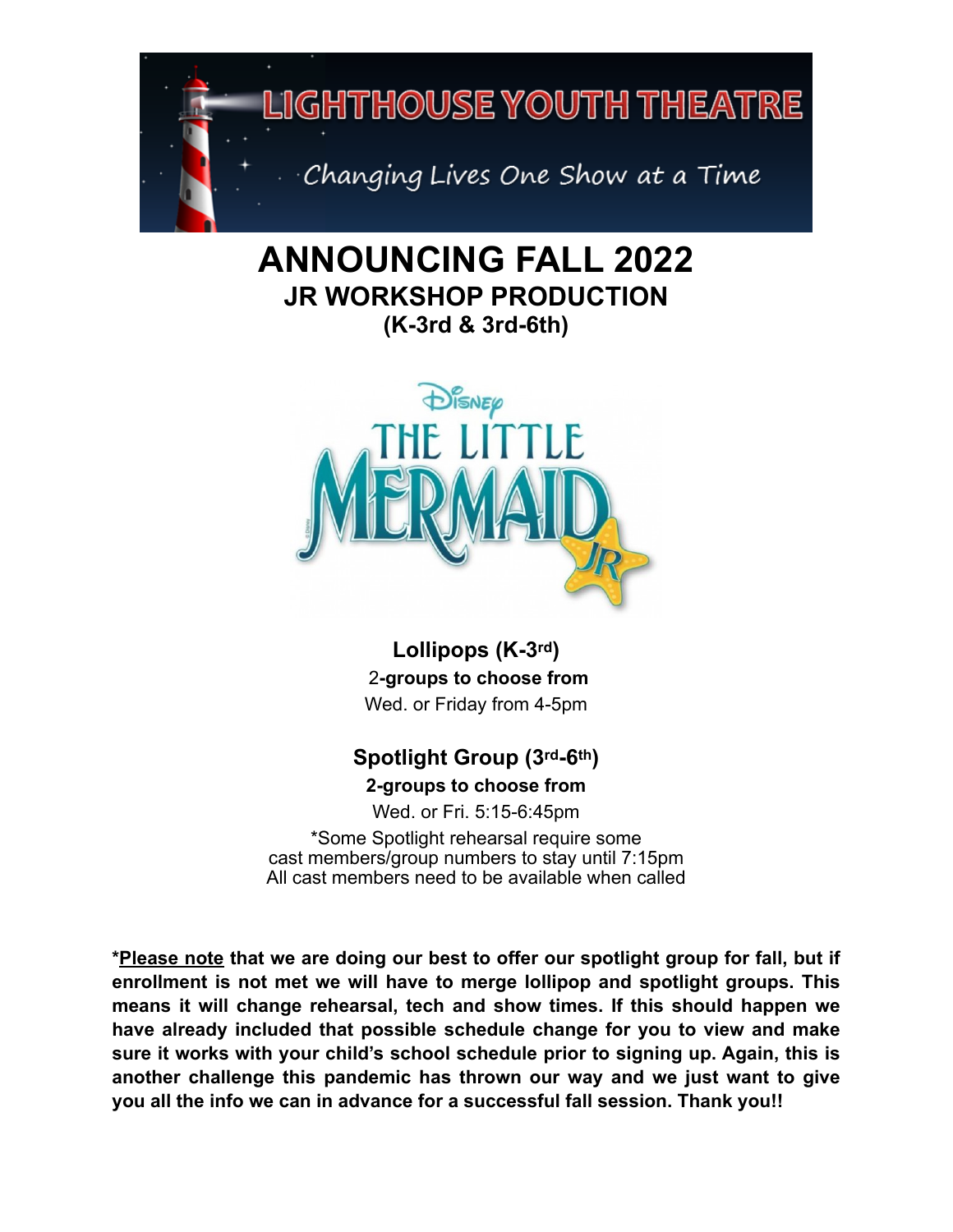

## **Fall 2022 Lollipop Schedule: The Little Mermaid, Jr.** Please make sure you have read and understand the commitment before signing up *your child* \*\*ONLY 2 absences permitted **(Final dress rehearsal, tech rehearsal and show(s) are mandatory)**

# Lollipops Grades K-3rd *(2 different groups to choose from)*

### **Wednesday Lollipops: Rehearsals Begin: September 14, 2022, Time: 4-5pm Rehearsal Schedule** September: 14, 21, 28 October: 12, 19, 26 (no rehearsal oct. 5) November: 2, 9, 16, 30 (no rehearsal Nov. 23) **Tech Rehearsal:** Dec. 8th 4pm-8pm

**Final Dress Rehearsal:** Sat. Dec. 10th, 9:30-11am

**Show:** Sat., Dec. 10th @ 11am

**Wed. Lollipop Schedule if we have to combine with Spotlight group: Time:** 4:30-5:30 (Some rehearsals will go until 6pm) **Tech Rehearsal:** Mon. Dec. 5th 4-6pm, Tues. Dec. 6th 4-8pm, Thurs. Dec. 8th 4-8pm **Shows:** Sat. Dec. 10th- 11am Red Cast, Sun. Dec. 11th- 11am Blue Cast

**Friday Lollipops: Rehearsals Begin: September 16, 2022, Time: 4-5pm Rehearsal Schedule**

September: 16, 23, 30 October: 7, 14, 21, 28 November: 4, 18 (no rehearsal Nov. 11 & 25) December: 2 **Tech Rehearsal:** Dec. 9th 4pm-8pm **Final Dress Rehearsal:** Sun. Dec. 11th, 9:30-11am **Show:** Sun., Dec. 11th @ 11am

**Fri. Lollipop Schedule if we have to combine with Spotlight group: Time:** 4:30-5:30 (Some rehearsals will go until 6pm) **Tech Rehearsal:** Mon. Dec. 5th 6-8pm, Wed. Dec. 7th 4-8pm, Fri. Dec. 9th 4-8pm **Shows:** Sat. Dec. 10th- 2pm Yellow Cast, Sun. Dec. 11th- 2pm Green Cast

**Please make sure to double check both of these schedules for any school conflicts. We** will let you know which schedule we will use one week before rehearsals begin.